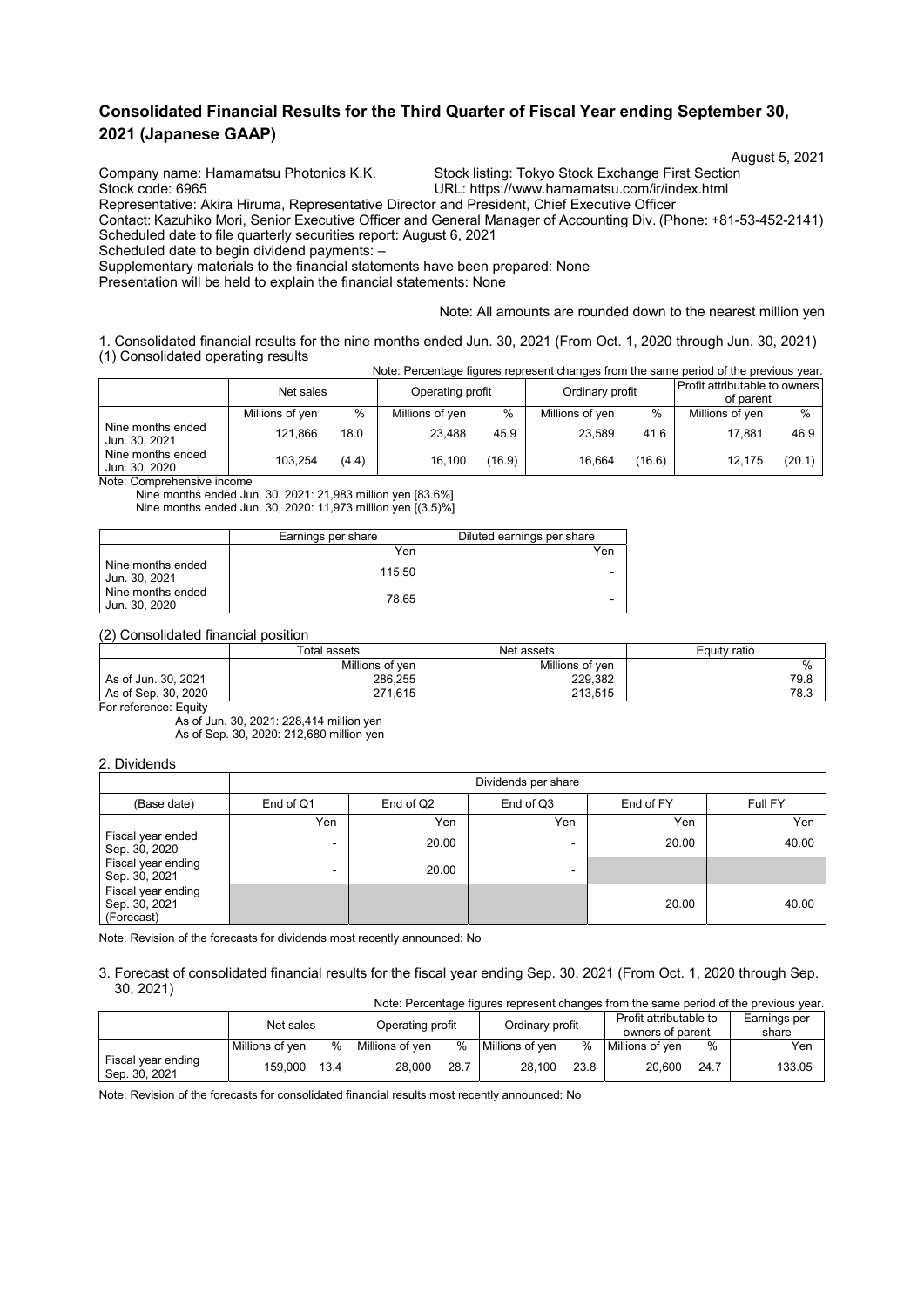#### 4. Others

- (1) Changes in consolidated subsidiaries (Changes in scope of consolidation): None
- (2) Application of special accounting treatment for preparing quarterly consolidated financial statements: Yes
- (3) Changes in accounting principles, changes in accounting estimates, and changes in presentation due to revisions
- (a) Changes in accounting principles accompanying revisions in accounting standards: None
- (b) Changes other than those in (a) above: None
- (c) Changes in accounting estimates: None
- (d) Changes in presentation due to revisions: None
- (4) Number of shares issued
	- (a) Number of shares issued at end of period including treasury shares As of Jun. 30, 2021: 165,041,841 shares As of Sep. 30, 2020: 165,027,259 shares
	- (b) Number of treasury shares at end of period As of Jun. 30, 2021: 10,214,163 shares As of Sep. 30, 2020: 10,213,977 shares
	- (c) Average number of shares outstanding during the period Nine months ended Jun. 30, 2021: 154,822,093 shares Nine months ended Jun. 30, 2020: 154,807,106 shares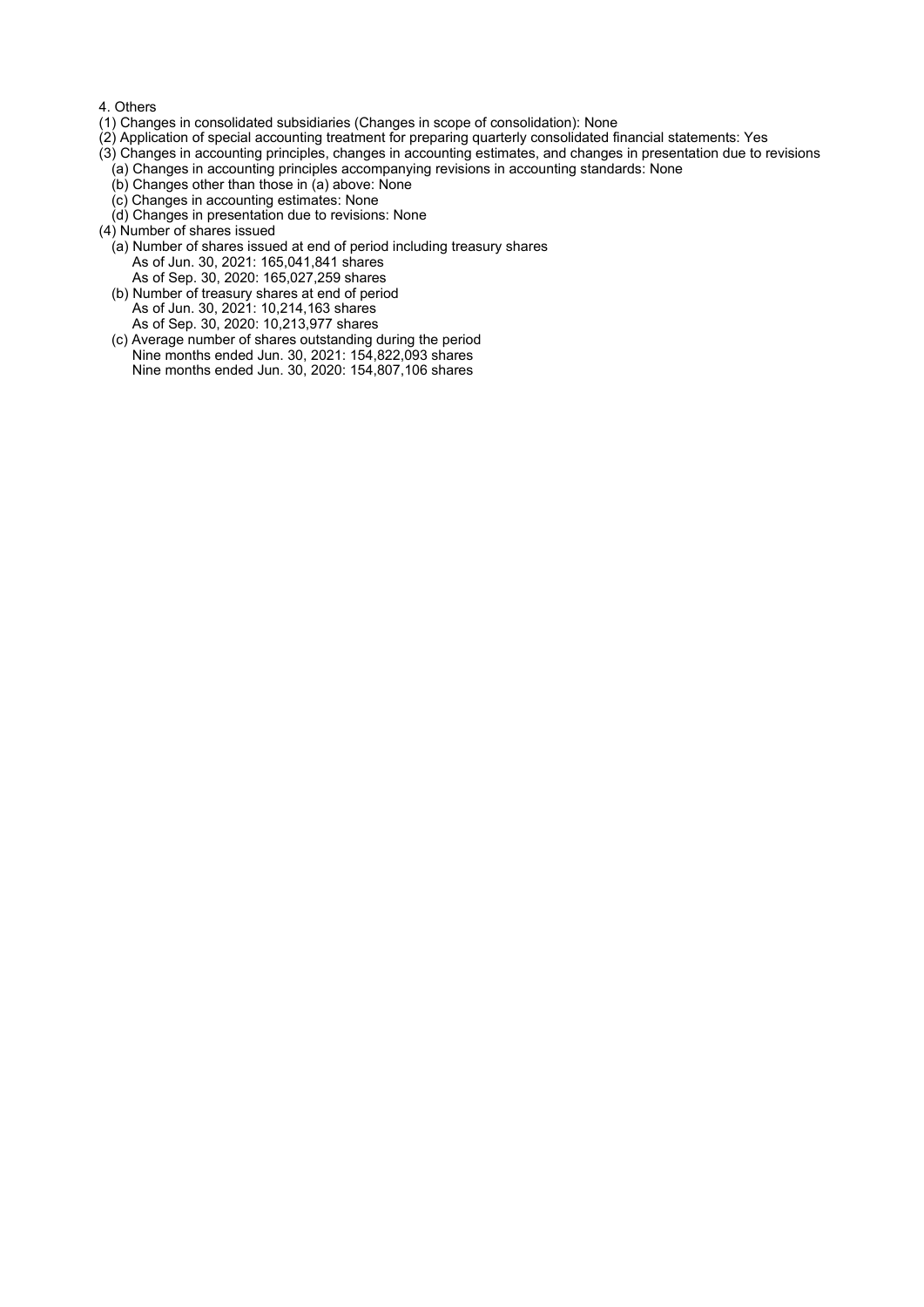# **1. Qualitative Information Related to Consolidated Performance for the Third Quarter of This Fiscal Year**

## **(1) Operating Results**

During the third quarter of this fiscal year (nine months ended June 30, 2021), Japan's economy remained in an uncertain situation due to the prolonged impact of the novel coronavirus (COVID-19) pandemic. However, we saw continuous signs of a recovery, such as increased exports boosted by growth in digital-related demand worldwide, particularly for semiconductors.

Given these circumstances, our Group strove to secure net sales and earnings by maintaining production to meet market requirements while continuing to take measures to prevent infections of COVID-19 and minimizing the risk posed on the business. Meanwhile, we continued proactive capital investment for the future with our sights on the post-COVID-19 world and promoted research and development that takes advantage of the Company's proprietary photonics technologies.

As a result, we closed the third quarter with net sales of JPY 121,866 million, up by JPY 18,611 million (18.0%) compared with the same period one year ago. From an earnings perspective, operating profit was JPY 23,488 million, up by JPY 7,388 million (45.9%), ordinary profit was JPY 23,589 million, up by JPY 6,924 million (41.6%), and profit attributable to owners of parent was JPY 17,881 million, up by JPY 5,705 million (46.9%) from the same period one year ago, resulting in an increase in both net sales and earnings year on year.

Operating results by segment are as follows:

### (Electron Tube)

Regarding photomultiplier tubes (PMT), in the medical field, sales of products for nuclear medical imaging devices such as PET scanners declined due to the impact of COVID-19. However, sales for medical inspection and monitoring system applications such as polymerase chain reaction (PCR) and flow cytometry (FCM) increased in Japan and overseas amid growing demand. In addition, in the industrial field, sales for semiconductor inspection equipment increased, mainly overseas.

Regarding imaging devices and light sources, in the medical field, sales of dental use X-ray scintillators declined. However, in the industrial field, sales of Stealth Dicing Engine for high-speed, high-quality silicon wafer dicing and light sources for semiconductor wafer inspection equipment increased owing to a recovery in the semiconductor market. In addition, sales of microfocus X-ray sources for non-destructive testing increased, mainly in Asia, for circuit board inspection applications and automotive battery testing applications. As a result, the Electron Tube business closed the third quarter with net sales of JPY 46,928 million, up by 17.1%, and operating profit of JPY 16,078 million, up by 16.6% from the same period one year ago. (Opto-semiconductor)

Regarding opto-semiconductor devices, in the medical field, sales of flat panel sensors for dental use declined although sales are quickly recovering from the impact of COVID-19. On the other hand, sales of silicon photodiodes for X-ray CT remained upbeat owing to continued growth in demand in Japan and overseas. In addition, in the industrial field, sales of image sensors for semiconductor fabrication and inspection equipment increased due to the recovery and expansion of the semiconductor market.

As a result, net sales in the Opto-semiconductor business were JPY 56,406 million, up by 15.6%, and operating profit was JPY 16,211 million, up by 14.9% from the same period one year ago. (Imaging and Measurement Instruments)

In image processing and measurement systems, sales of X-ray line sensor cameras for food X-ray inspection applications decreased due to the effects of COVID-19. However, sales of board cameras for medical inspection and monitoring systems increased in North America. In addition, sales of digital slide scanners for remote pathologic diagnosis systems grew due to rising demand from inter-hospital networks outside Japan. As a result, net sales for the Imaging and Measurement Instruments business were JPY 14,950 million, up by 33.2%, and operating profit was JPY 3,262 million, up by 83.1% from the same period one year ago.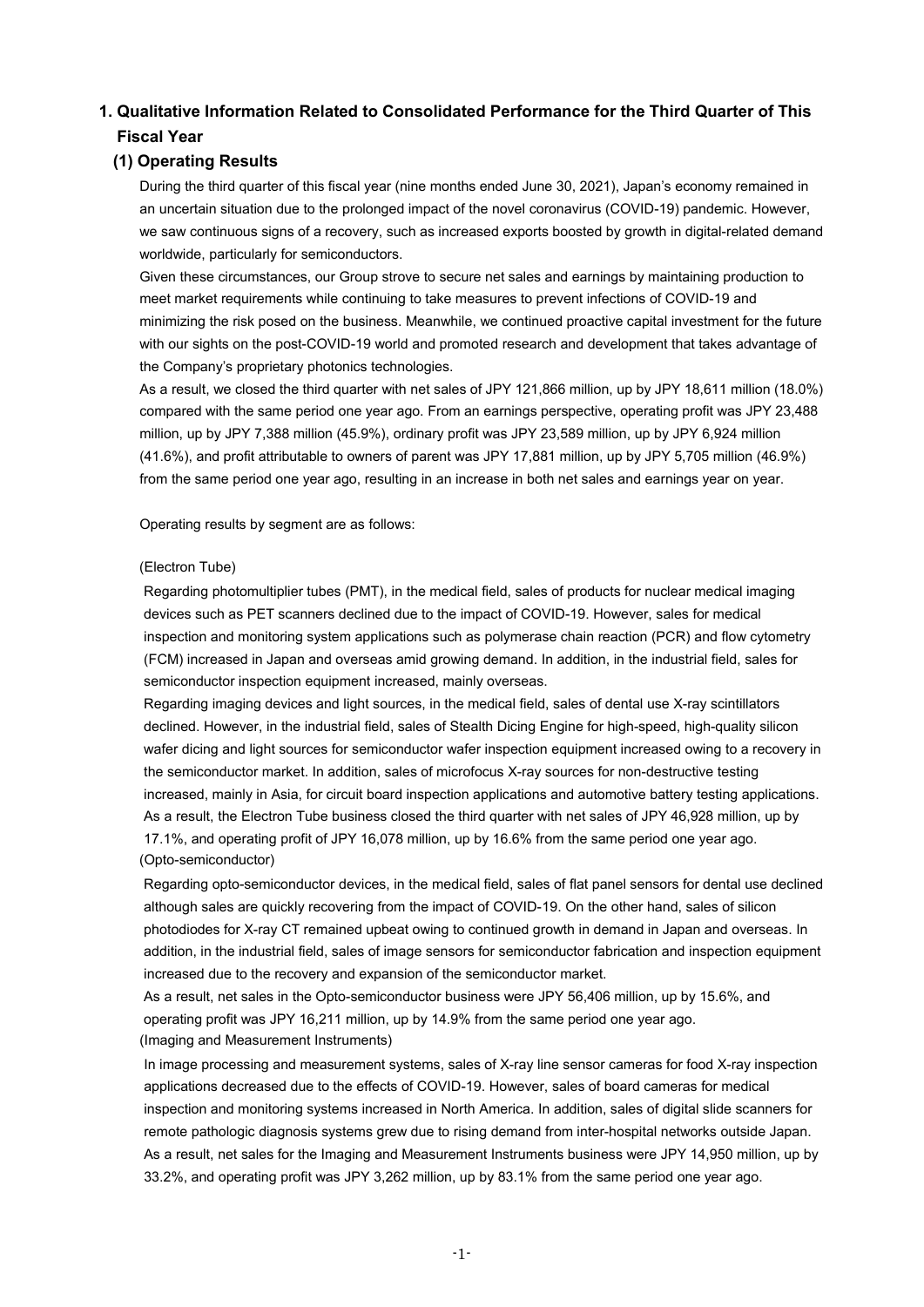### (Other)

Sales from other operations include the semiconductor laser business, hotel operations run by Iwata Grand Hotel Inc., a subsidiary, and business relating to the unique products of Beijing Hamamatsu Photon Techniques Inc., which is also a subsidiary.

In our other businesses, net sales were JPY 3,581 million, up by 12.7%, and operating profit was JPY 458 million, compared with an operating loss of JPY 685 million in the same period one year ago.

### **(2) Impacts of COVID-19 on Consolidated Operating Results**

Regarding COVID-19, while we can see progress toward ending the pandemic with the rollout of vaccines, new variants have led to a resurgence of infections and the effect of the pandemic on consolidated operating results, though slight, continues to be present. Under such conditions, sales are performing at a higher level than the pre-pandemic levels with recovery and growth in the semiconductor market, strong sales for medical inspection and monitoring systems such as PCR, among other factors.

#### **(3) Financial Conditions**

Current assets increased by JPY 15,591 million from the end of the previous fiscal year, despite a decrease in accounts receivable (current assets - other) of JPY 3,048 million, mainly reflecting increases in cash and deposits of JPY 8,924 million and notes and accounts receivable - trade of JPY 7,045 million.

Non-current assets decreased by JPY 951 million from the end of the previous fiscal year, mainly reflecting a decrease in property, plant and equipment of JPY 1,239 million that resulted from a decrease in buildings and structures due to depreciation.

As a result, total assets at the end of the third quarter were JPY 286,255 million, up by JPY 14,639 million from the end of the previous fiscal year.

Current liabilities increased by JPY 2,422 million from the end of the previous fiscal year, despite a decrease in accounts payable - facilities (current liabilities - other) of JPY 3,042 million, mainly reflecting increases in current portion of long-term borrowings of JPY 2,970 million and provision for bonuses of JPY 2,090 million. Non-current liabilities decreased by JPY 3,648 million from the end of the previous fiscal year, mainly due to a decrease in long-term borrowings of JPY 3,029 million.

Total liabilities at the end of the third quarter were JPY 56,873 million, down by JPY 1,226 million from the end of the previous fiscal year.

Net assets at the end of the third quarter were JPY 229,382 million, up by JPY 15,866 million from the end of the previous fiscal year, mainly reflecting an increase in retained earnings of JPY 11,677 million as a result of reporting profit attributable to owners of parent and an increase in foreign currency translation adjustment of JPY 3,404 million.

#### **(4) Projection for the Year**

There is no change to the forecast of consolidated financial results for the fiscal year ending September 30, 2021, released on May 12, 2021.

We assume the yen/US dollar exchange rate will be JPY 105, the yen/Euro exchange rate will be JPY 125 and the yen/RMB exchange rate will be JPY 15.5.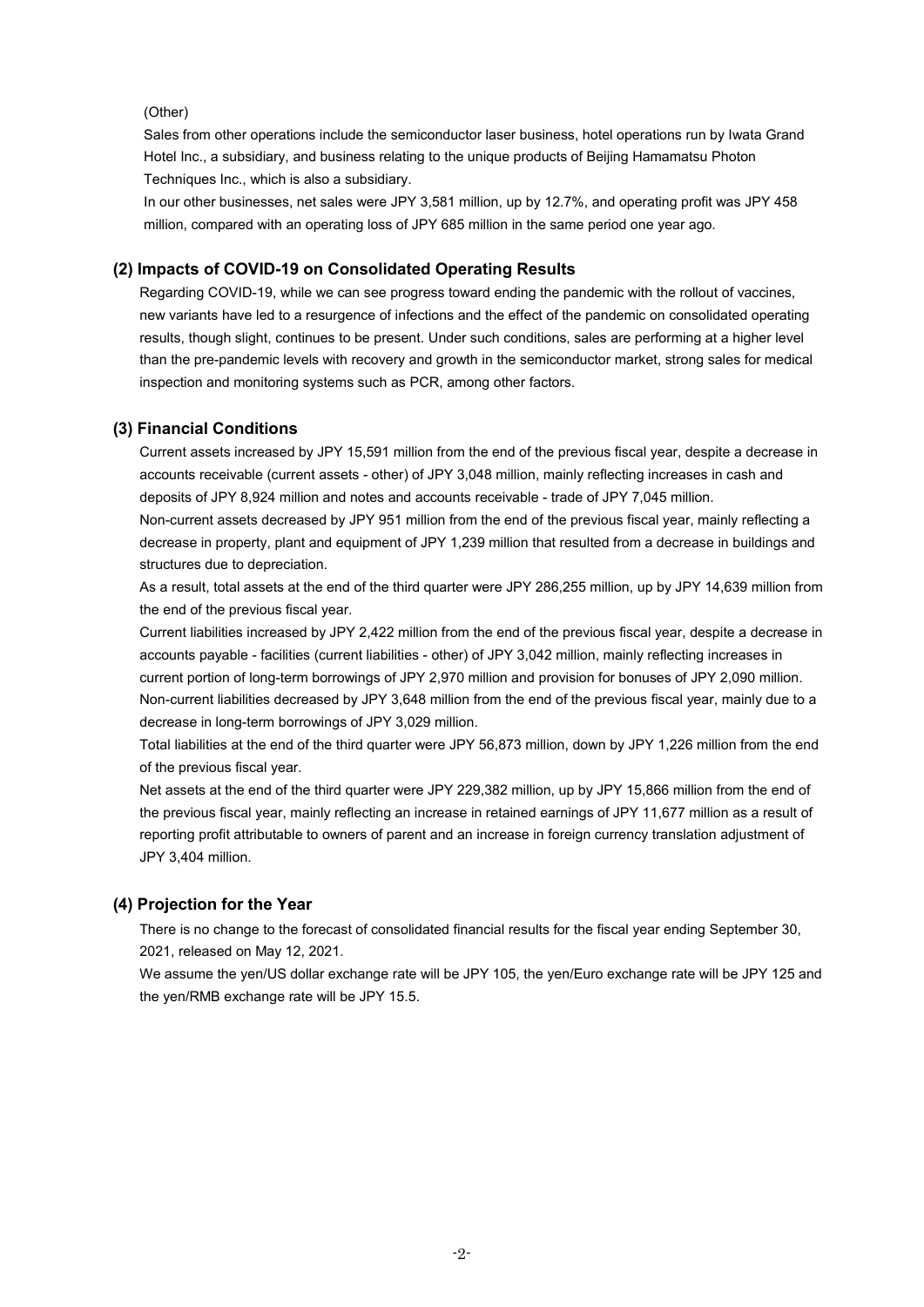Consolidated Balance Sheets

|                                        | As of<br>Sep. 30, 2020 | As of<br>Jun. 30, 2021 |
|----------------------------------------|------------------------|------------------------|
| Assets                                 |                        |                        |
| <b>Current assets</b>                  |                        |                        |
| Cash and deposits                      | 73,763                 | 82,687                 |
| Notes and accounts receivable - trade  | 32,220                 | 39,265                 |
| <b>Securities</b>                      | 6,634                  | 8,663                  |
| Merchandise and finished goods         | 11,541                 | 9,050                  |
| Work in process                        | 21,609                 | 24,354                 |
| Raw materials and supplies             | 10,362                 | 10,650                 |
| Other                                  | 7,316                  | 4,397                  |
| Allowance for doubtful accounts        | (155)                  | (184)                  |
| Total current assets                   | 163,293                | 178,885                |
| Non-current assets                     |                        |                        |
| Property, plant and equipment          |                        |                        |
| Buildings and structures, net          | 47,092                 | 44,689                 |
| Machinery, equipment and vehicles, net | 12,525                 | 12,256                 |
| Tools, furniture and fixtures, net     | 5,028                  | 5,004                  |
| Land                                   | 16,933                 | 17,053                 |
| Leased assets, net                     | 469                    | 365                    |
| Right-of-use assets, net               | 616                    | 697                    |
| Construction in progress               | 3,674                  | 5,034                  |
| Total property, plant and equipment    | 86,341                 | 85,101                 |
| Intangible assets                      |                        |                        |
| <b>Customer relationships</b>          | 1,911                  | 1,784                  |
| Other                                  | 3,124                  | 3,055                  |
| Total intangible assets                | 5,035                  | 4.840                  |
| Investments and other assets           |                        |                        |
| Investment securities                  | 3,081                  | 3,857                  |
| Deferred tax assets                    | 11,226                 | 10,870                 |
| Other                                  | 2,656                  | 2,719                  |
| Allowance for doubtful accounts        | (19)                   | (19)                   |
| Total investments and other assets     | 16,945                 | 17,427                 |
| Total non-current assets               | 108,321                | 107,370                |
| <b>Total assets</b>                    | 271,615                | 286,255                |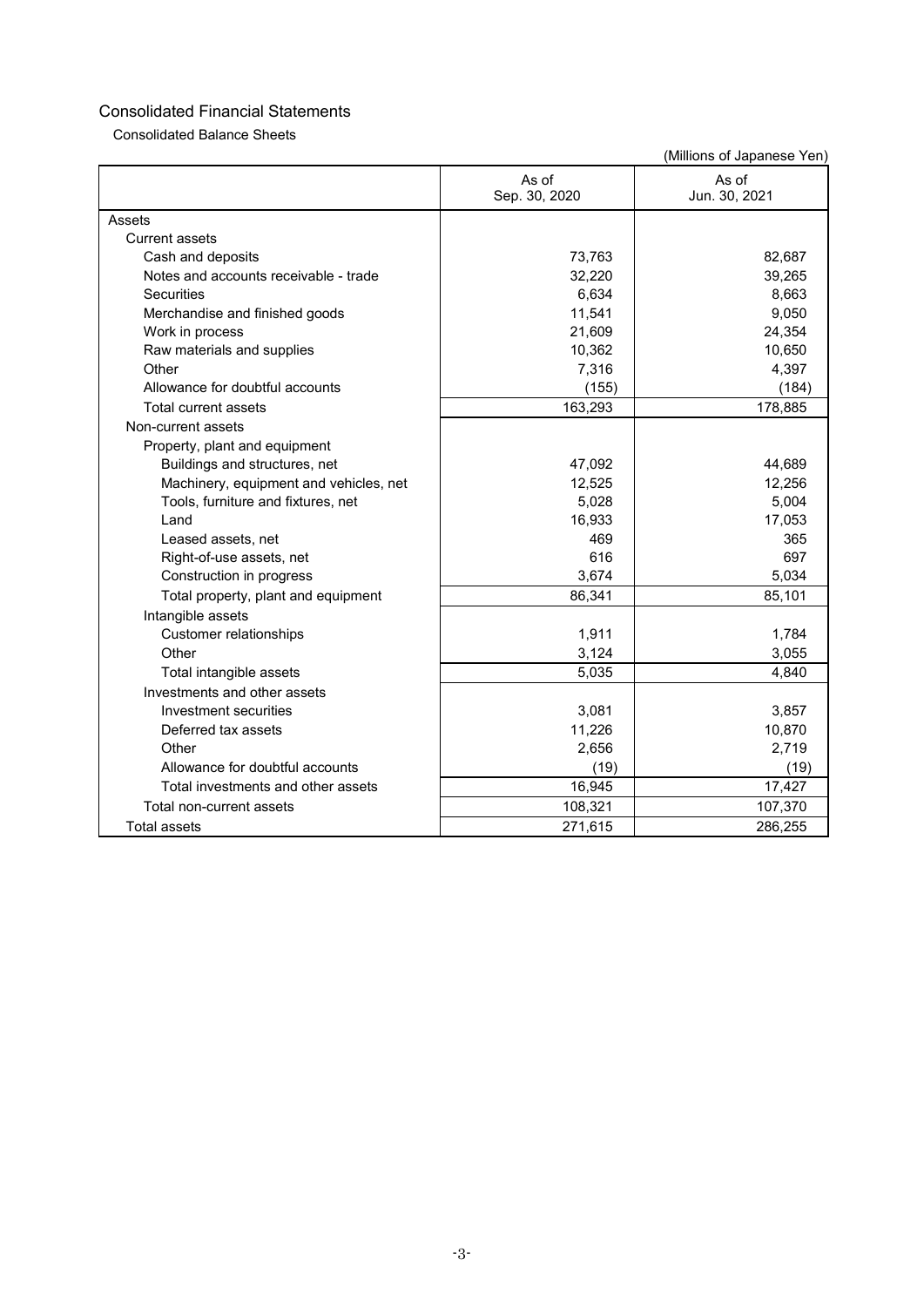Consolidated Balance Sheets

| As of<br>As of<br>Sep. 30, 2020<br>Jun. 30, 2021<br>Liabilities<br><b>Current liabilities</b><br>5,802<br>5,989<br>Notes and accounts payable - trade<br>6,030<br>6,765<br>Electronically recorded obligations - operating<br>1,511<br>1,994<br>Short-term borrowings<br>Current portion of long-term borrowings<br>69<br>3,039<br>2,664<br>Income taxes payable<br>2,669<br>Provision for bonuses<br>6,590<br>4,500<br>Other<br>20,823<br>16,775<br>43,824<br><b>Total current liabilities</b><br>41,402<br>Non-current liabilities<br>6,280<br>3,250<br>Long-term borrowings<br>Reserve for loss on dissolution of employees'<br>503<br>pension fund<br>8,080<br>7,911<br>Retirement benefit liability<br>Other<br>1,834<br>1,887<br>16,697<br>13,049<br>Total non-current liabilities<br><b>Total liabilities</b><br>56,873<br>58,100<br>Net assets<br>Shareholders' equity<br>Share capital<br>34,964<br>35,008<br>Capital surplus<br>34,708<br>34,752<br>Retained earnings<br>166,357<br>178,034<br>Treasury shares<br>(20, 795)<br>(20, 796)<br>215,234<br>Total shareholders' equity<br>226,999<br>Accumulated other comprehensive income<br>Valuation difference on available-for-sale<br>742<br>1,242<br>securities<br>(2, 152)<br>1,252<br>Foreign currency translation adjustment<br>Remeasurements of defined benefit plans<br>(1, 144)<br>(1,079)<br>Total accumulated other comprehensive<br>(2, 553)<br>1,415<br>income<br>834<br>967<br>Non-controlling interests<br>213,515<br>229,382<br>Total net assets<br>Total liabilities and net assets<br>271.615<br>286,255 |  |  |
|---------------------------------------------------------------------------------------------------------------------------------------------------------------------------------------------------------------------------------------------------------------------------------------------------------------------------------------------------------------------------------------------------------------------------------------------------------------------------------------------------------------------------------------------------------------------------------------------------------------------------------------------------------------------------------------------------------------------------------------------------------------------------------------------------------------------------------------------------------------------------------------------------------------------------------------------------------------------------------------------------------------------------------------------------------------------------------------------------------------------------------------------------------------------------------------------------------------------------------------------------------------------------------------------------------------------------------------------------------------------------------------------------------------------------------------------------------------------------------------------------------------------------------------------------------------------------------------|--|--|
|                                                                                                                                                                                                                                                                                                                                                                                                                                                                                                                                                                                                                                                                                                                                                                                                                                                                                                                                                                                                                                                                                                                                                                                                                                                                                                                                                                                                                                                                                                                                                                                       |  |  |
|                                                                                                                                                                                                                                                                                                                                                                                                                                                                                                                                                                                                                                                                                                                                                                                                                                                                                                                                                                                                                                                                                                                                                                                                                                                                                                                                                                                                                                                                                                                                                                                       |  |  |
|                                                                                                                                                                                                                                                                                                                                                                                                                                                                                                                                                                                                                                                                                                                                                                                                                                                                                                                                                                                                                                                                                                                                                                                                                                                                                                                                                                                                                                                                                                                                                                                       |  |  |
|                                                                                                                                                                                                                                                                                                                                                                                                                                                                                                                                                                                                                                                                                                                                                                                                                                                                                                                                                                                                                                                                                                                                                                                                                                                                                                                                                                                                                                                                                                                                                                                       |  |  |
|                                                                                                                                                                                                                                                                                                                                                                                                                                                                                                                                                                                                                                                                                                                                                                                                                                                                                                                                                                                                                                                                                                                                                                                                                                                                                                                                                                                                                                                                                                                                                                                       |  |  |
|                                                                                                                                                                                                                                                                                                                                                                                                                                                                                                                                                                                                                                                                                                                                                                                                                                                                                                                                                                                                                                                                                                                                                                                                                                                                                                                                                                                                                                                                                                                                                                                       |  |  |
|                                                                                                                                                                                                                                                                                                                                                                                                                                                                                                                                                                                                                                                                                                                                                                                                                                                                                                                                                                                                                                                                                                                                                                                                                                                                                                                                                                                                                                                                                                                                                                                       |  |  |
|                                                                                                                                                                                                                                                                                                                                                                                                                                                                                                                                                                                                                                                                                                                                                                                                                                                                                                                                                                                                                                                                                                                                                                                                                                                                                                                                                                                                                                                                                                                                                                                       |  |  |
|                                                                                                                                                                                                                                                                                                                                                                                                                                                                                                                                                                                                                                                                                                                                                                                                                                                                                                                                                                                                                                                                                                                                                                                                                                                                                                                                                                                                                                                                                                                                                                                       |  |  |
|                                                                                                                                                                                                                                                                                                                                                                                                                                                                                                                                                                                                                                                                                                                                                                                                                                                                                                                                                                                                                                                                                                                                                                                                                                                                                                                                                                                                                                                                                                                                                                                       |  |  |
|                                                                                                                                                                                                                                                                                                                                                                                                                                                                                                                                                                                                                                                                                                                                                                                                                                                                                                                                                                                                                                                                                                                                                                                                                                                                                                                                                                                                                                                                                                                                                                                       |  |  |
|                                                                                                                                                                                                                                                                                                                                                                                                                                                                                                                                                                                                                                                                                                                                                                                                                                                                                                                                                                                                                                                                                                                                                                                                                                                                                                                                                                                                                                                                                                                                                                                       |  |  |
|                                                                                                                                                                                                                                                                                                                                                                                                                                                                                                                                                                                                                                                                                                                                                                                                                                                                                                                                                                                                                                                                                                                                                                                                                                                                                                                                                                                                                                                                                                                                                                                       |  |  |
|                                                                                                                                                                                                                                                                                                                                                                                                                                                                                                                                                                                                                                                                                                                                                                                                                                                                                                                                                                                                                                                                                                                                                                                                                                                                                                                                                                                                                                                                                                                                                                                       |  |  |
|                                                                                                                                                                                                                                                                                                                                                                                                                                                                                                                                                                                                                                                                                                                                                                                                                                                                                                                                                                                                                                                                                                                                                                                                                                                                                                                                                                                                                                                                                                                                                                                       |  |  |
|                                                                                                                                                                                                                                                                                                                                                                                                                                                                                                                                                                                                                                                                                                                                                                                                                                                                                                                                                                                                                                                                                                                                                                                                                                                                                                                                                                                                                                                                                                                                                                                       |  |  |
|                                                                                                                                                                                                                                                                                                                                                                                                                                                                                                                                                                                                                                                                                                                                                                                                                                                                                                                                                                                                                                                                                                                                                                                                                                                                                                                                                                                                                                                                                                                                                                                       |  |  |
|                                                                                                                                                                                                                                                                                                                                                                                                                                                                                                                                                                                                                                                                                                                                                                                                                                                                                                                                                                                                                                                                                                                                                                                                                                                                                                                                                                                                                                                                                                                                                                                       |  |  |
|                                                                                                                                                                                                                                                                                                                                                                                                                                                                                                                                                                                                                                                                                                                                                                                                                                                                                                                                                                                                                                                                                                                                                                                                                                                                                                                                                                                                                                                                                                                                                                                       |  |  |
|                                                                                                                                                                                                                                                                                                                                                                                                                                                                                                                                                                                                                                                                                                                                                                                                                                                                                                                                                                                                                                                                                                                                                                                                                                                                                                                                                                                                                                                                                                                                                                                       |  |  |
|                                                                                                                                                                                                                                                                                                                                                                                                                                                                                                                                                                                                                                                                                                                                                                                                                                                                                                                                                                                                                                                                                                                                                                                                                                                                                                                                                                                                                                                                                                                                                                                       |  |  |
|                                                                                                                                                                                                                                                                                                                                                                                                                                                                                                                                                                                                                                                                                                                                                                                                                                                                                                                                                                                                                                                                                                                                                                                                                                                                                                                                                                                                                                                                                                                                                                                       |  |  |
|                                                                                                                                                                                                                                                                                                                                                                                                                                                                                                                                                                                                                                                                                                                                                                                                                                                                                                                                                                                                                                                                                                                                                                                                                                                                                                                                                                                                                                                                                                                                                                                       |  |  |
|                                                                                                                                                                                                                                                                                                                                                                                                                                                                                                                                                                                                                                                                                                                                                                                                                                                                                                                                                                                                                                                                                                                                                                                                                                                                                                                                                                                                                                                                                                                                                                                       |  |  |
|                                                                                                                                                                                                                                                                                                                                                                                                                                                                                                                                                                                                                                                                                                                                                                                                                                                                                                                                                                                                                                                                                                                                                                                                                                                                                                                                                                                                                                                                                                                                                                                       |  |  |
|                                                                                                                                                                                                                                                                                                                                                                                                                                                                                                                                                                                                                                                                                                                                                                                                                                                                                                                                                                                                                                                                                                                                                                                                                                                                                                                                                                                                                                                                                                                                                                                       |  |  |
|                                                                                                                                                                                                                                                                                                                                                                                                                                                                                                                                                                                                                                                                                                                                                                                                                                                                                                                                                                                                                                                                                                                                                                                                                                                                                                                                                                                                                                                                                                                                                                                       |  |  |
|                                                                                                                                                                                                                                                                                                                                                                                                                                                                                                                                                                                                                                                                                                                                                                                                                                                                                                                                                                                                                                                                                                                                                                                                                                                                                                                                                                                                                                                                                                                                                                                       |  |  |
|                                                                                                                                                                                                                                                                                                                                                                                                                                                                                                                                                                                                                                                                                                                                                                                                                                                                                                                                                                                                                                                                                                                                                                                                                                                                                                                                                                                                                                                                                                                                                                                       |  |  |
|                                                                                                                                                                                                                                                                                                                                                                                                                                                                                                                                                                                                                                                                                                                                                                                                                                                                                                                                                                                                                                                                                                                                                                                                                                                                                                                                                                                                                                                                                                                                                                                       |  |  |
|                                                                                                                                                                                                                                                                                                                                                                                                                                                                                                                                                                                                                                                                                                                                                                                                                                                                                                                                                                                                                                                                                                                                                                                                                                                                                                                                                                                                                                                                                                                                                                                       |  |  |
|                                                                                                                                                                                                                                                                                                                                                                                                                                                                                                                                                                                                                                                                                                                                                                                                                                                                                                                                                                                                                                                                                                                                                                                                                                                                                                                                                                                                                                                                                                                                                                                       |  |  |
|                                                                                                                                                                                                                                                                                                                                                                                                                                                                                                                                                                                                                                                                                                                                                                                                                                                                                                                                                                                                                                                                                                                                                                                                                                                                                                                                                                                                                                                                                                                                                                                       |  |  |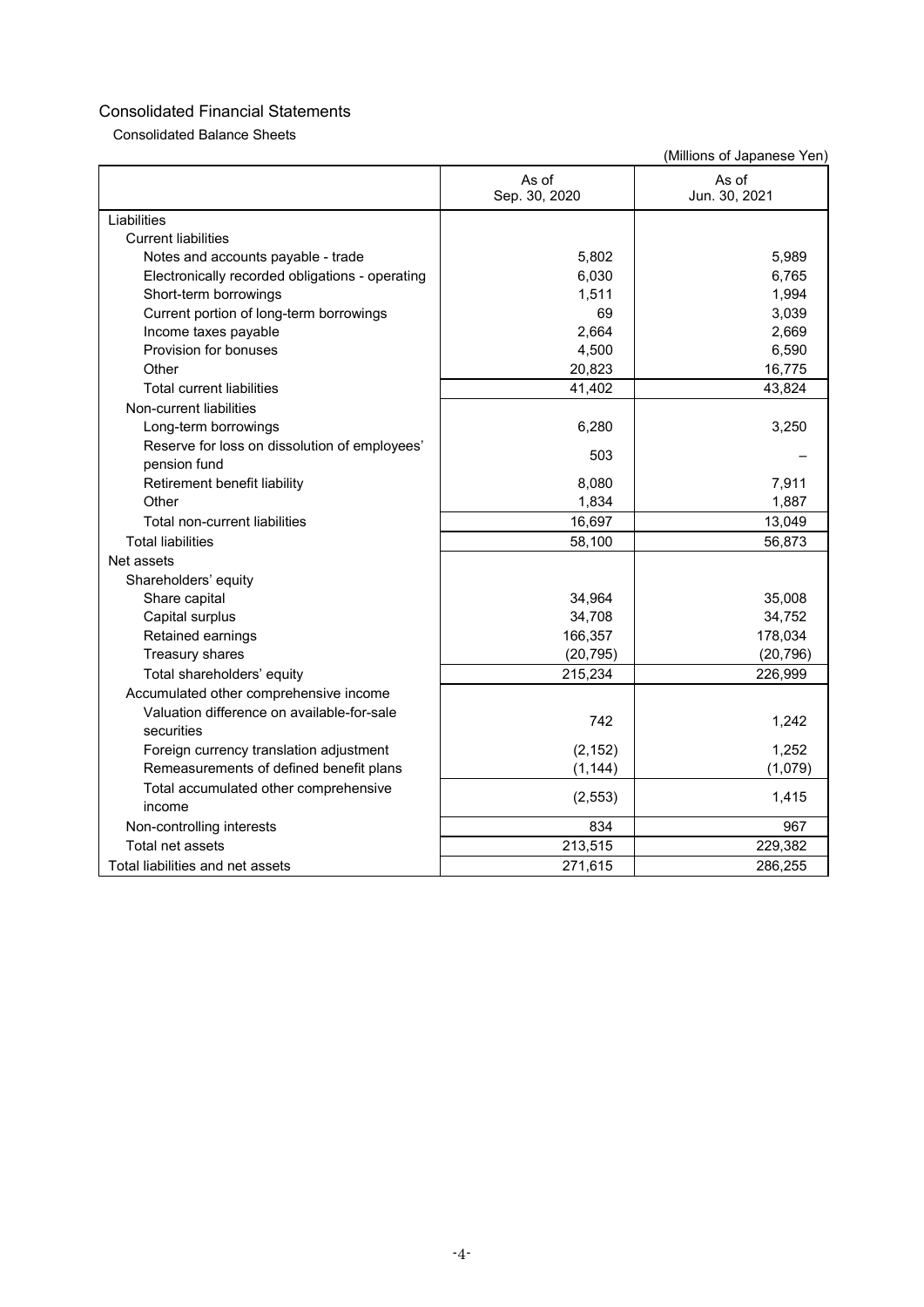Consolidated Statements of Income

|                                                      | Nine months ended<br>Jun. 30, 2020 | Nine months ended<br>Jun. 30, 2021 |
|------------------------------------------------------|------------------------------------|------------------------------------|
| Net sales                                            | 103,254                            | 121,866                            |
| Cost of sales                                        | 52,104                             | 62,353                             |
| Gross profit                                         | 51,149                             | 59,513                             |
| Selling, general and administrative expenses         | 35,049                             | 36,024                             |
| Operating profit                                     | 16,100                             | 23,488                             |
| Non-operating income                                 |                                    |                                    |
| Interest income                                      | 155                                | 97                                 |
| Rental income from investment property               | 64                                 | 55                                 |
| Foreign exchange gains                               | 127                                |                                    |
| Share of profit of entities accounted for using      |                                    |                                    |
| equity method                                        | 17                                 |                                    |
| Other                                                | 363                                | 445                                |
| Total non-operating income                           | 727                                | 599                                |
| Non-operating expenses                               |                                    |                                    |
| Interest expenses                                    | 41                                 | 39                                 |
| Rental expenses on real estate                       | 94                                 | 86                                 |
| Foreign exchange losses                              |                                    | 258                                |
| Share of loss of entities accounted for using equity |                                    |                                    |
| method                                               |                                    | 68                                 |
| Other                                                | 27                                 | 44                                 |
| Total non-operating expenses                         | 163                                | 498                                |
| Ordinary profit                                      | 16,664                             | 23,589                             |
| Extraordinary income                                 |                                    |                                    |
| Gain on sales of non-current assets                  | 54                                 | 22                                 |
| Subsidy income                                       |                                    | 805                                |
| Gain on sales of investment securities               | 1                                  | 5                                  |
| Reversal of reserve for loss on dissolution of       |                                    |                                    |
| employees' pension fund                              |                                    | 164                                |
| Total extraordinary income                           | 56                                 | 997                                |
| <b>Extraordinary losses</b>                          |                                    |                                    |
| Loss on sales of non-current assets                  | 0                                  | 0                                  |
| Loss on retirement of non-current assets             | 15                                 | 31                                 |
| Loss on tax purpose reduction entry of non-current   |                                    |                                    |
| assets                                               |                                    | 441                                |
| Impairment loss                                      | 431                                | 351                                |
| Loss on valuation of investment securities           | 46                                 | 71                                 |
| Total extraordinary losses                           | 493                                | 896                                |
| Profit before income taxes                           | 16,228                             | 23,690                             |
| Income taxes                                         | 4,024                              | 5,739                              |
| Profit                                               | 12,204                             | 17,950                             |
| Profit attributable to non-controlling interests     | 28                                 | 69                                 |
| Profit attributable to owners of parent              | 12,175                             | 17,881                             |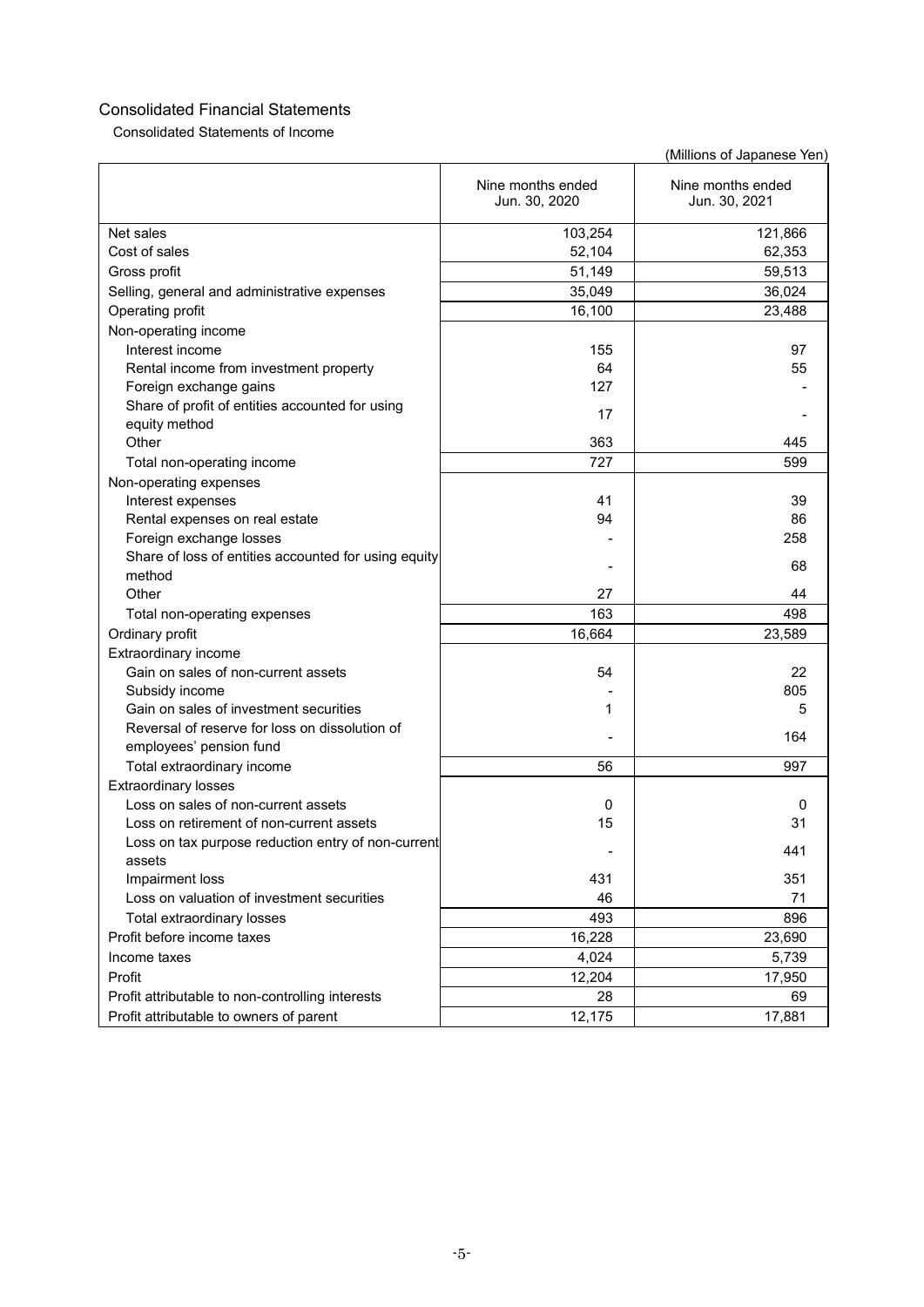Consolidated Statements of Comprehensive Income

|                                                                                      | Nine months ended<br>Jun. 30, 2020 | Nine months ended<br>Jun. 30, 2021 |
|--------------------------------------------------------------------------------------|------------------------------------|------------------------------------|
| Profit                                                                               | 12,204                             | 17,950                             |
| Other comprehensive income                                                           |                                    |                                    |
| Valuation difference on available-for-sale<br>securities                             | (138)                              | 499                                |
| Foreign currency translation adjustment                                              | (91)                               | 3,455                              |
| Remeasurements of defined benefit plans, net of<br>tax                               | (3)                                | 64                                 |
| Share of other comprehensive income of entities<br>accounted for using equity method | 3                                  | 12                                 |
| Total other comprehensive income                                                     | (230)                              | 4,032                              |
| Comprehensive income                                                                 | 11,973                             | 21,983                             |
| Comprehensive income attributable to                                                 |                                    |                                    |
| Comprehensive income attributable to owners of<br>parent                             | 11,955                             | 21,850                             |
| Comprehensive income attributable to non-<br>controlling interests                   | 17                                 | 133                                |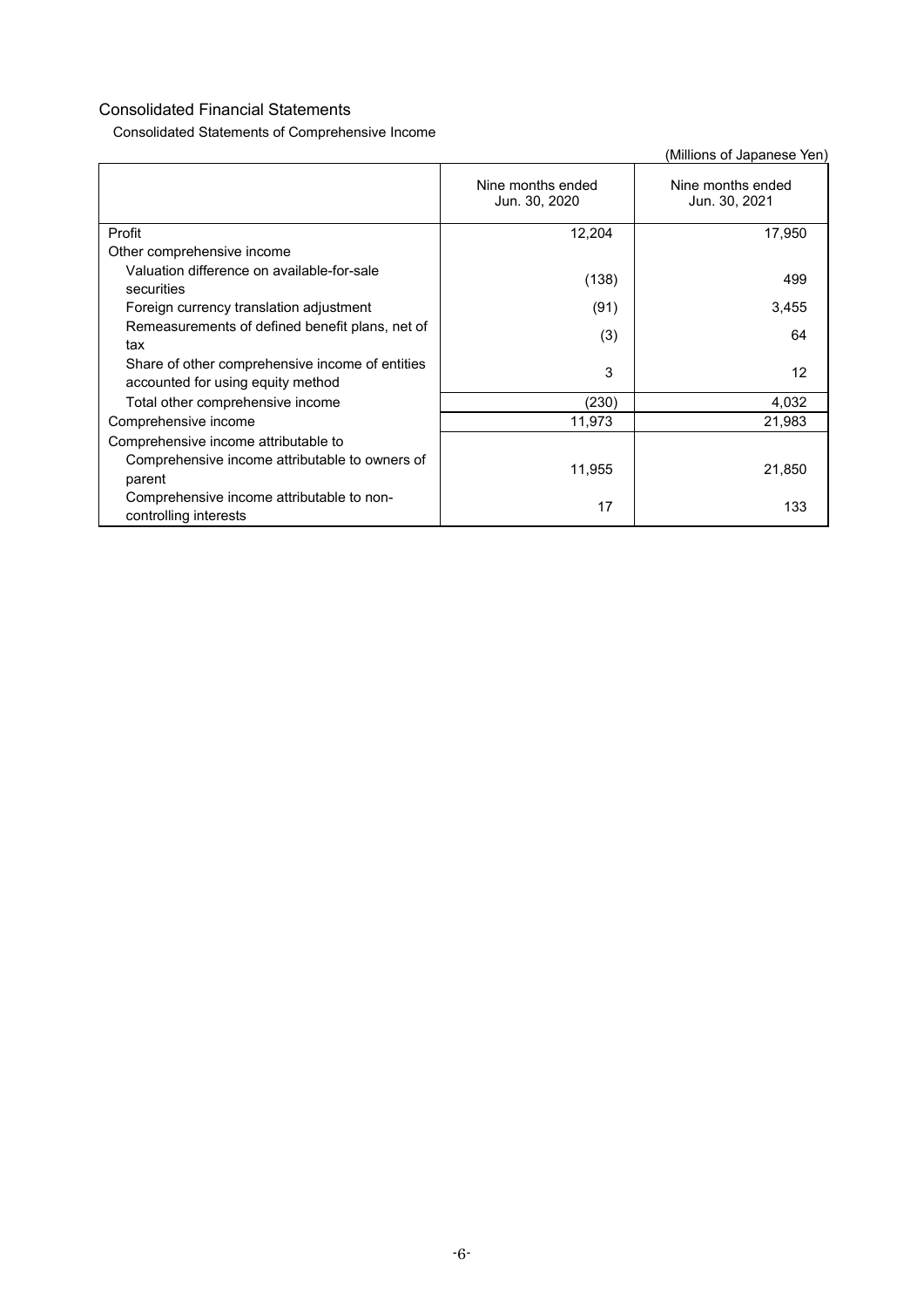## **Segment Information**

I. Nine months ended June 30, 2020 (From Oct. 1, 2019 through Jun. 30, 2020) Information on the amounts of sales and profit (loss) for reportable segments

| $\frac{1}{2}$         |                  |                        |                                           |         |                   |         |                         |                                   |
|-----------------------|------------------|------------------------|-------------------------------------------|---------|-------------------|---------|-------------------------|-----------------------------------|
| Reportable Segment    |                  |                        |                                           |         |                   |         |                         |                                   |
|                       | Electron<br>Tube | Opto-<br>semiconductor | Imaging and<br>Measurement<br>Instruments | Total   | Other<br>(Note 1) | Total   | Adjustments<br>(Note 2) | Consolidated<br>total<br>(Note 3) |
| Net sales             |                  |                        |                                           |         |                   |         |                         |                                   |
| Outside customers     | 40.070           | 48,786                 | 11,220                                    | 100.077 | 3.177             | 103.254 |                         | 103,254                           |
| Intersegment          | 1.274            | 729                    | 25                                        | 2,029   | 350               | 2.379   | (2,379)                 |                                   |
| Total net sales       | 41.344           | 49.515                 | 11.246                                    | 102.106 | 3,527             | 105.634 | (2,379)                 | 103,254                           |
| Segment profit (loss) | 13,790           | 14,110                 | 1,781                                     | 29,683  | (685)             | 28.997  | (12, 897)               | 16,100                            |

(Millions of Japanese Yen)

Notes:

- 1. The "Other" classification encompasses business segments not included in the reportable segments, and is the semiconductor laser business, hotel operations run by Iwata Grand Hotel Inc., a subsidiary, and business relating to the proprietary products of Beijing Hamamatsu Photon Techniques, Inc., which is also a subsidiary.
- 2. Adjustment of segment profit (loss) of negative JPY 12,897 million represents intersegment transactions of negative JPY 923 million and unallocated corporate expenses of negative JPY 11,973 million. Corporate expenses mainly consist of general and administrative expenses and basic research expenses that are unattributable to reportable segments.
- 3. Segment profit (loss) has been reconciled with operating profit presented in the consolidated financial statements.
- II. Nine months ended June 30, 2021 (From Oct. 1, 2020 through Jun. 30, 2021)
- 1. Information on the amounts of sales and profit (loss) for reportable segments

| (Millions of Japanese Yen) |                  |                        |                                           |         |                   |         |                         |                                   |
|----------------------------|------------------|------------------------|-------------------------------------------|---------|-------------------|---------|-------------------------|-----------------------------------|
| Reportable Segment         |                  |                        |                                           |         |                   |         |                         |                                   |
|                            | Electron<br>Tube | Opto-<br>semiconductor | Imaging and<br>Measurement<br>Instruments | Total   | Other<br>(Note 1) | Total   | Adjustments<br>(Note 2) | Consolidated<br>total<br>(Note 3) |
| Net sales                  |                  |                        |                                           |         |                   |         |                         |                                   |
| Outside customers          | 46,928           | 56,406                 | 14,950                                    | 118.284 | 3,581             | 121,866 |                         | 121,866                           |
| Intersegment               | 806              | 370                    | 6                                         | 1,183   | 670               | 1,854   | (1,854)                 |                                   |
| Total net sales            | 47,734           | 56,776                 | 14,957                                    | 119,468 | 4,252             | 123,720 | (1, 854)                | 121,866                           |
| Segment profit             | 16.078           | 16,211                 | 3,262                                     | 35,552  | 458               | 36.011  | (12, 522)               | 23,488                            |

Notes:

- 1. The "Other" classification encompasses business segments not included in the reportable segments, and is the semiconductor laser business, hotel operations run by Iwata Grand Hotel Inc., a subsidiary, and business relating to the proprietary products of Beijing Hamamatsu Photon Techniques, Inc., which is also a subsidiary.
- 2. Adjustment of segment profit of negative JPY 12,522 million represents intersegment transactions of negative JPY 765 million and unallocated corporate expenses of negative JPY 11,756 million. Corporate expenses mainly consist of general and administrative expenses and basic research expenses that are unattributable to reportable segments.
- 3. Segment profit has been reconciled with operating profit presented in the consolidated financial statements.